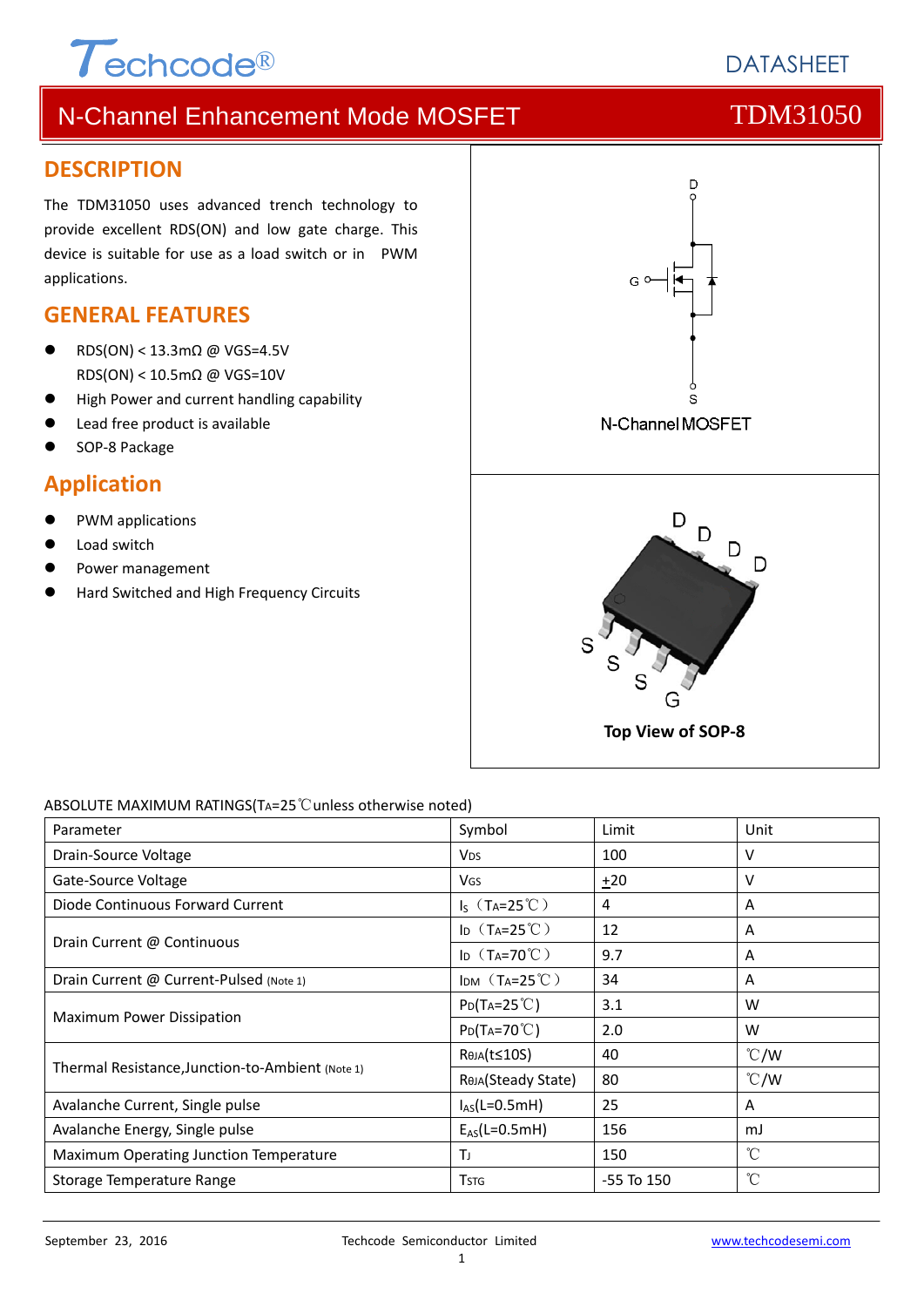

#### **ELECTRICAL CHARACTERISTICS (TA=25**℃**unless otherwise noted)**

| Parameter                                 | Symbol                   | Condition                                                     | Min                      | Typ            | Max                      | Unit      |  |  |
|-------------------------------------------|--------------------------|---------------------------------------------------------------|--------------------------|----------------|--------------------------|-----------|--|--|
| OFF CHARACTERISTICS                       |                          |                                                               |                          |                |                          |           |  |  |
| Drain-Source Breakdown Voltage            | <b>BV</b> <sub>DSS</sub> | VGS=0V ID=250µA                                               | 100                      | $\mathbb{L}$   | $\sim$                   | $\vee$    |  |  |
| Zero Gate Voltage Drain Current           | <b>l</b> <sub>DSS</sub>  | VDS=80V,VGS=0V                                                | $\overline{a}$           | $\blacksquare$ | 1                        | $\mu$ A   |  |  |
| Gate-Body Leakage Current                 | <b>I</b> GSS             | VGS=±20V,VDS=0V                                               | $\overline{a}$           | $\blacksquare$ | ±100                     | nA        |  |  |
| <b>ON CHARACTERISTICS (Note 2)</b>        |                          |                                                               |                          |                |                          |           |  |  |
| <b>Gate Threshold Voltage</b>             | VGS(th)                  | V <sub>DS</sub> =VGS, I <sub>D</sub> =250µA                   | $\mathbf{1}$             | $\overline{2}$ | $\overline{3}$           | $\vee$    |  |  |
| Drain-Source On-State Resistance          | R <sub>DS</sub> (ON)     | VGS=4.5V, ID=6A                                               |                          | 10.2           | 13.3                     | $m\Omega$ |  |  |
|                                           | R <sub>DS</sub> (ON)     | VGS=10V, ID=25A                                               | $\overline{\phantom{a}}$ | 8.7            | 10.5                     | $m\Omega$ |  |  |
| <b>DYNAMIC CHARACTERISTICS (Note3)</b>    |                          |                                                               |                          |                |                          |           |  |  |
| Gate Resistance                           | $R_G$                    | VDS=0V, VGS=0V, F=1.0MHz                                      | $\blacksquare$           | 1.0            | $\blacksquare$           | Ω         |  |  |
| Input Capacitance                         | Ciss                     | VDS=30V, VGS=0V, F=1.0MHz                                     | $\overline{a}$           | 2310           | 3000                     | PF        |  |  |
| <b>Output Capacitance</b>                 | Coss                     |                                                               |                          | 690            | $\blacksquare$           | PF        |  |  |
| Reverse Transfer Capacitance              | Crss                     |                                                               | L.                       | 50             | $\blacksquare$           | PF        |  |  |
| <b>SWITCHING CHARACTERISTICS (Note 3)</b> |                          |                                                               |                          |                |                          |           |  |  |
| Turn-on Delay Time                        | td(on)                   | VDS=30V, RL=30 $\Omega$ , VGEN=10V, RG=6 $\Omega$             | $\bar{\phantom{a}}$      | 15             | 27                       | nS        |  |  |
| Turn-on Rise Time                         | tr                       | $ID=1A$                                                       | $\overline{\phantom{a}}$ | 9              | 17                       | nS        |  |  |
| Turn-Off Delay Time                       | td(off)                  |                                                               | $\overline{\phantom{a}}$ | 51             | 90                       | nS        |  |  |
| <b>Turn-Off Fall Time</b>                 | tf                       |                                                               |                          | 65             | 116                      | nS        |  |  |
| <b>Total Gate Charge</b>                  | $Q_g$                    | V <sub>DS</sub> =50V,I <sub>D</sub> =9A,V <sub>GS</sub> =4.5V | $\overline{a}$           | 44             | 62                       | nC        |  |  |
| Gate-Source Charge                        | Qgs                      |                                                               | $\sim$                   | 8              | $\blacksquare$           | nC        |  |  |
| Gate-Drain Charge                         | Qgd                      |                                                               |                          | 9              | $\overline{\phantom{a}}$ | nC        |  |  |
| Body Diode Reverse Recovery Time          | Trr                      | IF=9A, dl/dt=100A/µs                                          | $\overline{\phantom{a}}$ | 52             | ÷,                       | nS        |  |  |
| Body Diode Reverse Recovery Charge        | Qrr                      |                                                               |                          | 82             | $\blacksquare$           | nC        |  |  |
| <b>DRAIN-SOURCE DIODE CHARACTERISTICS</b> |                          |                                                               |                          |                |                          |           |  |  |
| Diode Forward Voltage (Note 2)            | <b>V<sub>SD</sub></b>    | VGS=0V, Is=2A                                                 |                          | 0.8            | 1.3                      | $\vee$    |  |  |

NOTES:

1. Pulse width limited by max. junction temperature.

2. Pulse Test: Pulse Width  $\leq 300$ μs, Duty Cycle  $\leq 2\%$ .

3. Guaranteed by design, not subject to production testing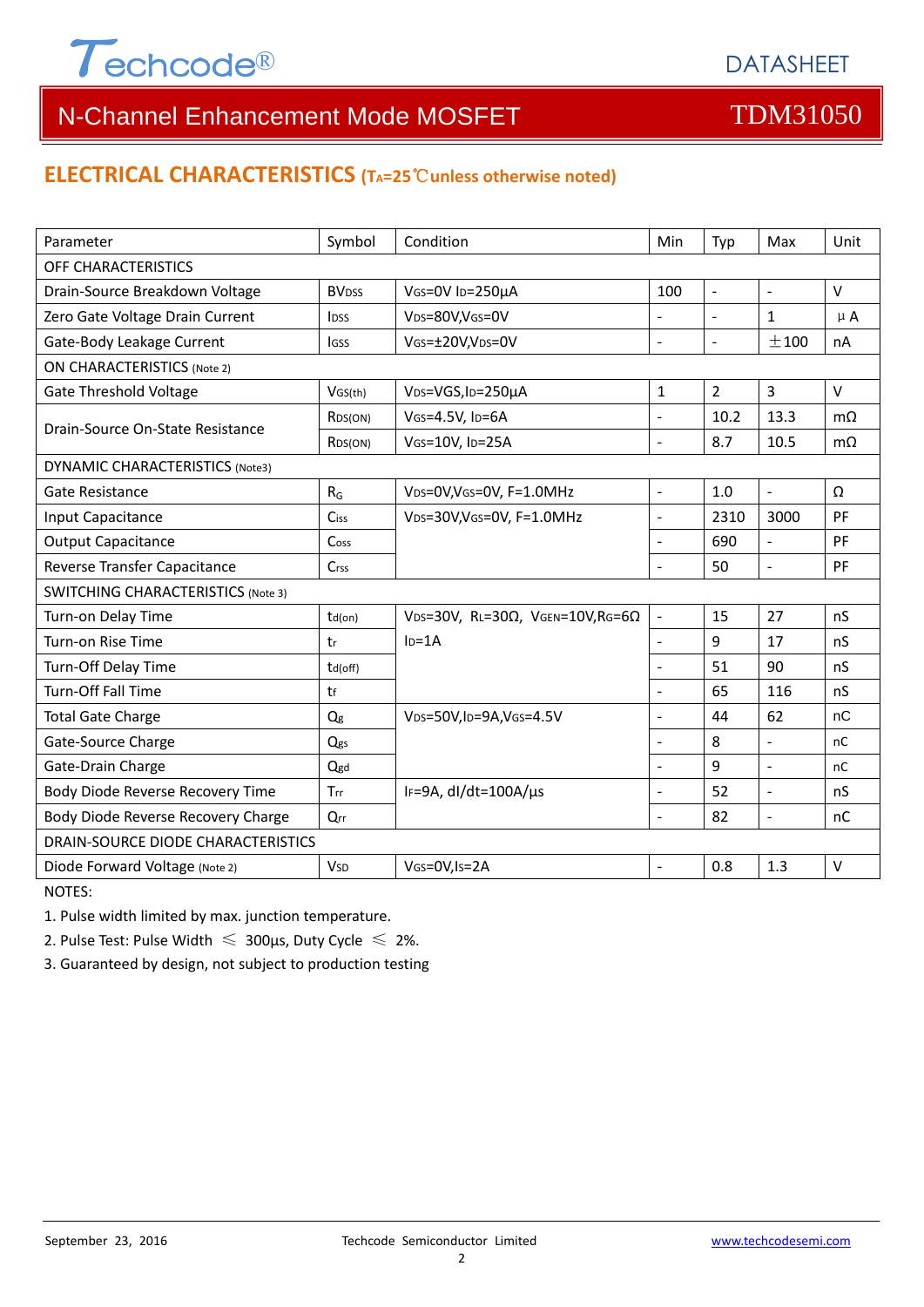

### **Typical Operating Characteristics**



#### **Power Dissipation**



#### **Thermal Transient Impedance**

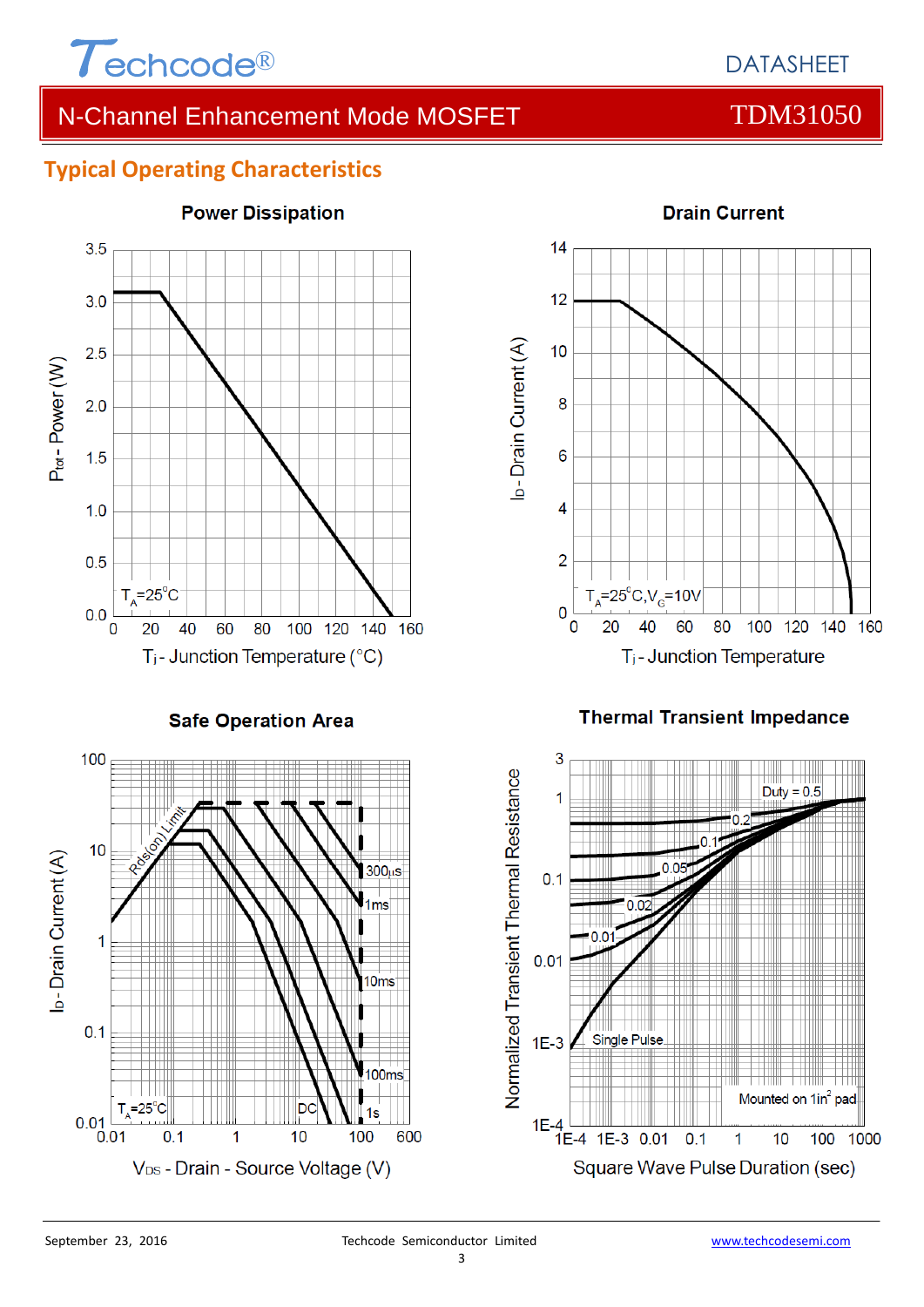

### **Typical Operating Characteristics (Cont.)**



#### **Output Characteristics**





**Drain-Source On Resistance** 



#### **Gate Threshold Voltage**

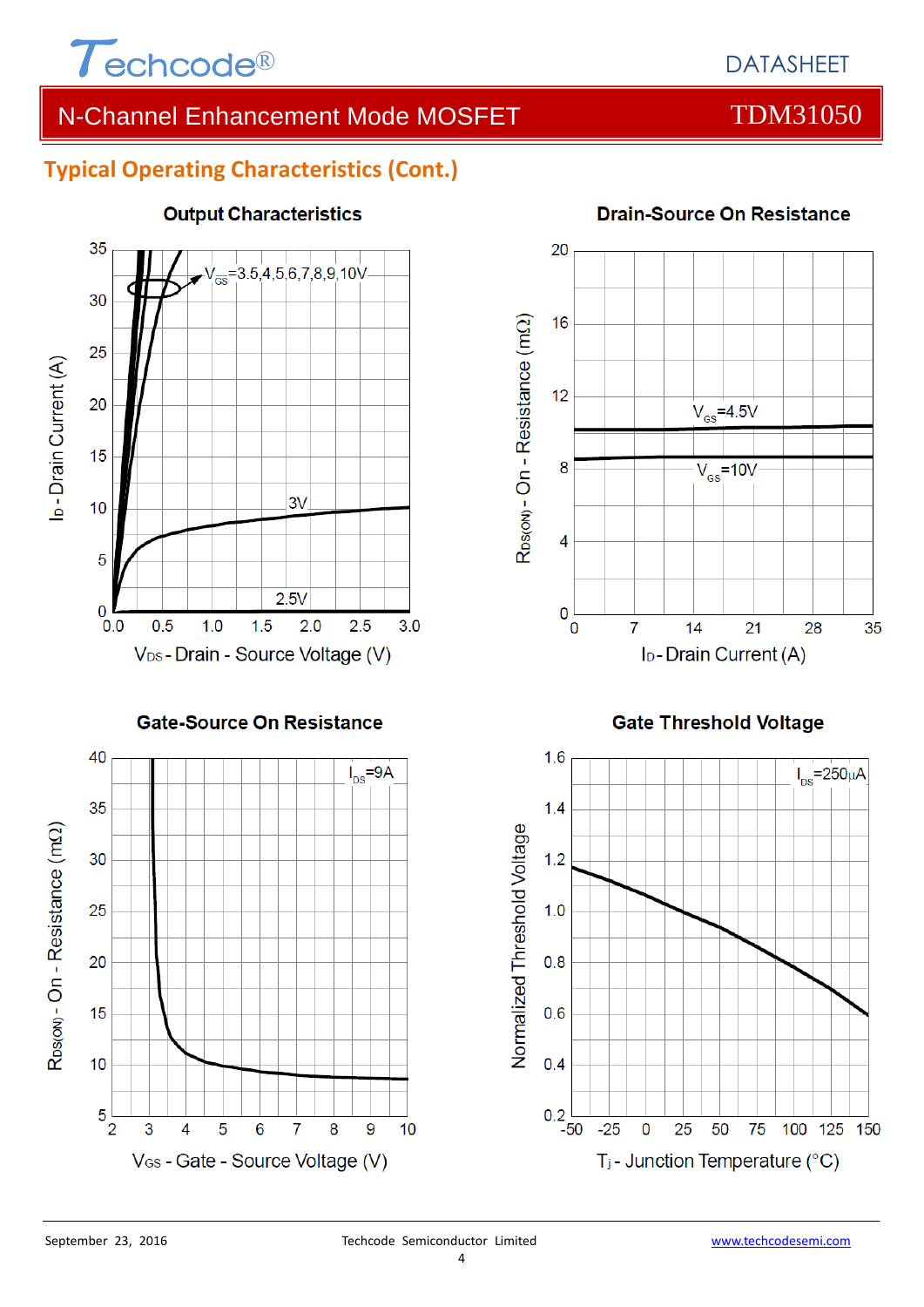

#### **Typical Operating Characteristics (Cont.)**



Capacitance

#### **Drain-Source On Resistance**



#### **Source-Drain Diode Forward**



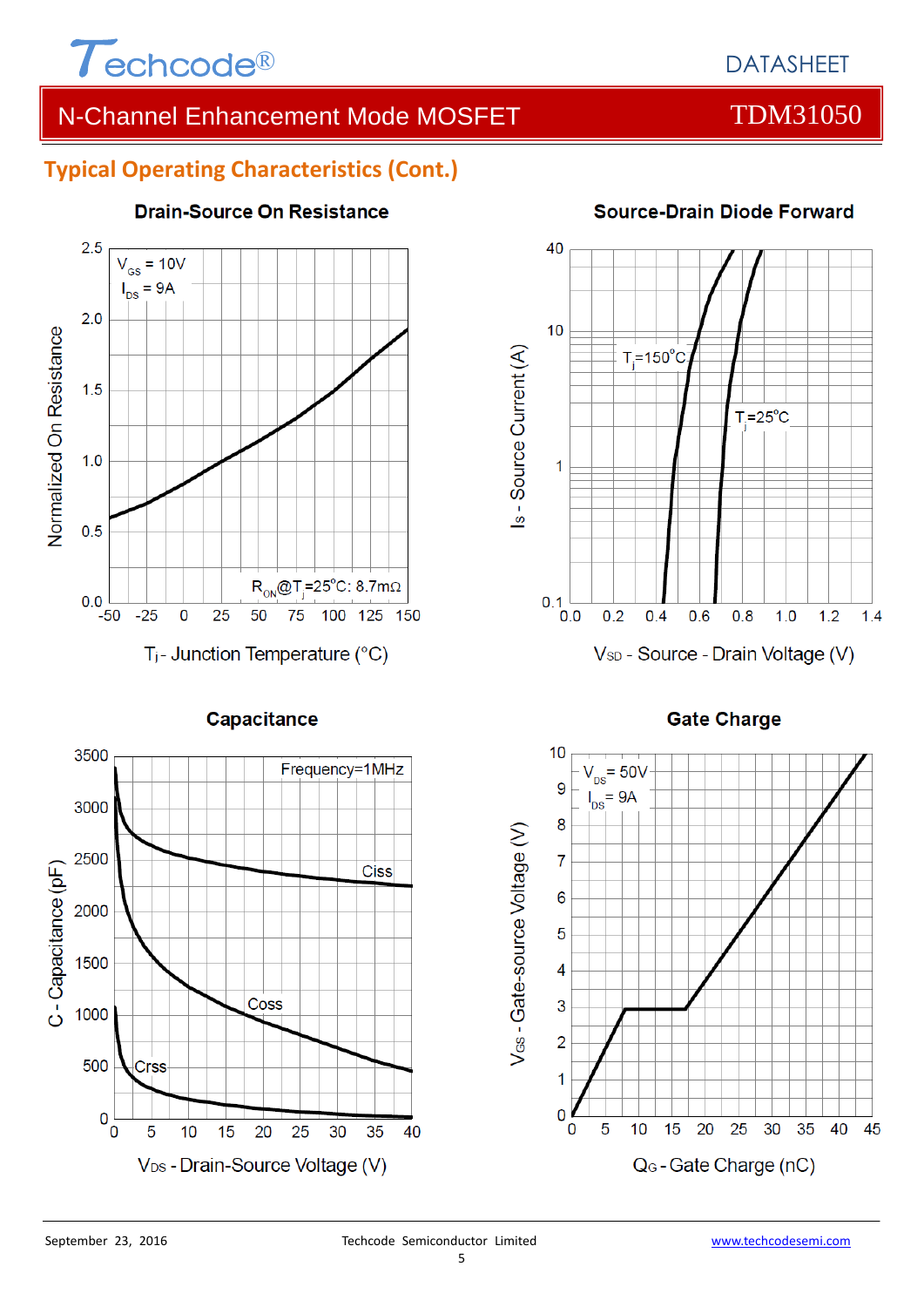

# **Package Information**

SOP-8 Package



| Symbol | Dimensions In Millimeters |           | Dimensions In Inches |           |  |
|--------|---------------------------|-----------|----------------------|-----------|--|
|        | Min                       | Max       | Min                  | Max       |  |
| А      | 1.350                     | 1.750     | 0.053                | 0.069     |  |
| A1     | 0.100                     | 0.250     | 0.004                | 0.010     |  |
| A2     | 1.350                     | 1.550     | 0.053                | 0.061     |  |
| b      | 0.330                     | 0.510     | 0.013                | 0.020     |  |
| C      | 0.170                     | 0.250     | 0.006                | 0.010     |  |
|        | 4.700                     | 5.100     | 0.185                | 0.200     |  |
|        | 3.800                     | 4.000     | 0.150                | 0.157     |  |
| E1     | 5.800                     | 6.200     | 0.228                | 0.244     |  |
| e      | 1.270 (BSC)               |           | 0.050(BSC)           |           |  |
|        | 0.400                     | 1.270     | 0.016                | 0.050     |  |
|        | 0°                        | $8^\circ$ | $0^{\circ}$          | $8^\circ$ |  |

DATASHEET

6